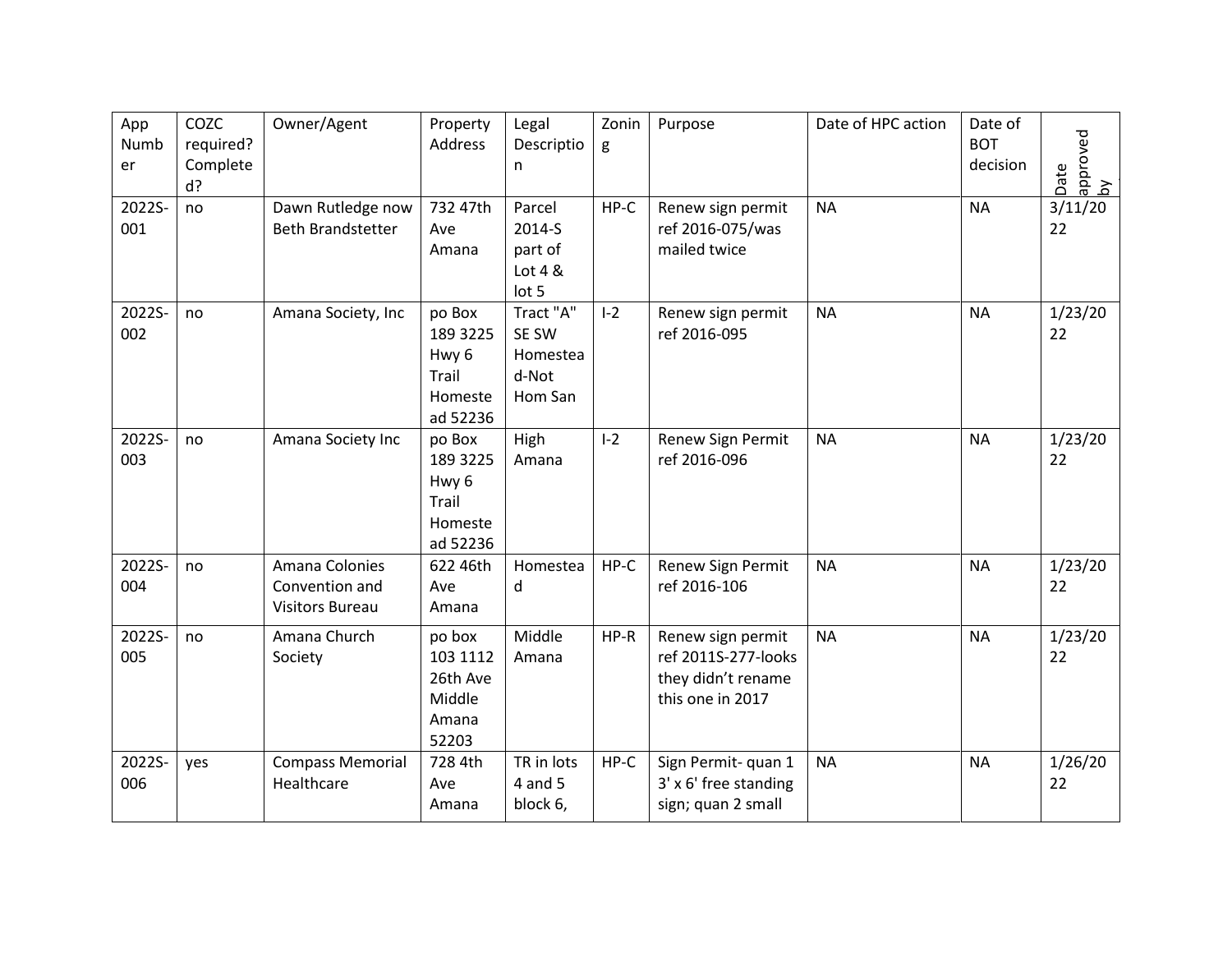|               |     |                                                          |                                               | Village of<br>Amana                                     |      | incidental<br>(freestanding) signs                                  |                                                                 |                                                                                                                                                                                    |                           |
|---------------|-----|----------------------------------------------------------|-----------------------------------------------|---------------------------------------------------------|------|---------------------------------------------------------------------|-----------------------------------------------------------------|------------------------------------------------------------------------------------------------------------------------------------------------------------------------------------|---------------------------|
| 2022S-<br>007 | no  | Amana General<br>Store/International<br>Christmas Market | po Box<br>189 4423<br>220th<br>Trail<br>Amana | L9BLK4<br>AMANA<br><b>GENERAL</b><br><b>STORE</b>       | HP-C | Renew Sign Permit<br>ref 2017-001                                   | <b>NA</b>                                                       | <b>NA</b>                                                                                                                                                                          | 5-Feb                     |
| 2022S-<br>008 | no  | Alan Dubberke dba<br><b>Village Custom</b><br>Glass      | 4312 F St<br>Amana                            | W 80.5'<br>OF $L \omega$<br>BLK <sub>3</sub><br>AMANA   | HP-R | Renew Sign Permit<br>ref 2017-003                                   | <b>NA</b>                                                       | <b>NA</b>                                                                                                                                                                          | 2/5/202<br>$\overline{2}$ |
| 2022S-<br>009 | no  | Ithiel Cateri/The<br>Noble Stone                         | 1510<br>220th<br>Trail<br>Amana               | TR NE<br>CORL <sub>8</sub><br>BLK <sub>9</sub><br>AMANA | HP-C | Renew Sign Permit<br>ref 2017-004                                   | <b>NA</b>                                                       | <b>NA</b>                                                                                                                                                                          | 2/16/20<br>22             |
| 2022-<br>010  | yes | Jason Ludovissy                                          | 2515 and<br>2601 J St<br>Middle<br>Amana      | 1050-<br>0105-2                                         | HP-R | Application for<br>Permit for<br><b>Demolition (Fire</b><br>Damage) | <b>HPC review</b><br>12/27/2021<br>Engineer report<br>1/11/2022 | Tabled<br>for 30<br>days on<br>2/15/22<br>to allow<br>for 2nd<br>engr<br>report /<br><b>UPDATE</b><br>demoliti<br>on<br>permit<br>negated,<br>property<br>was<br>purchas<br>ed for |                           |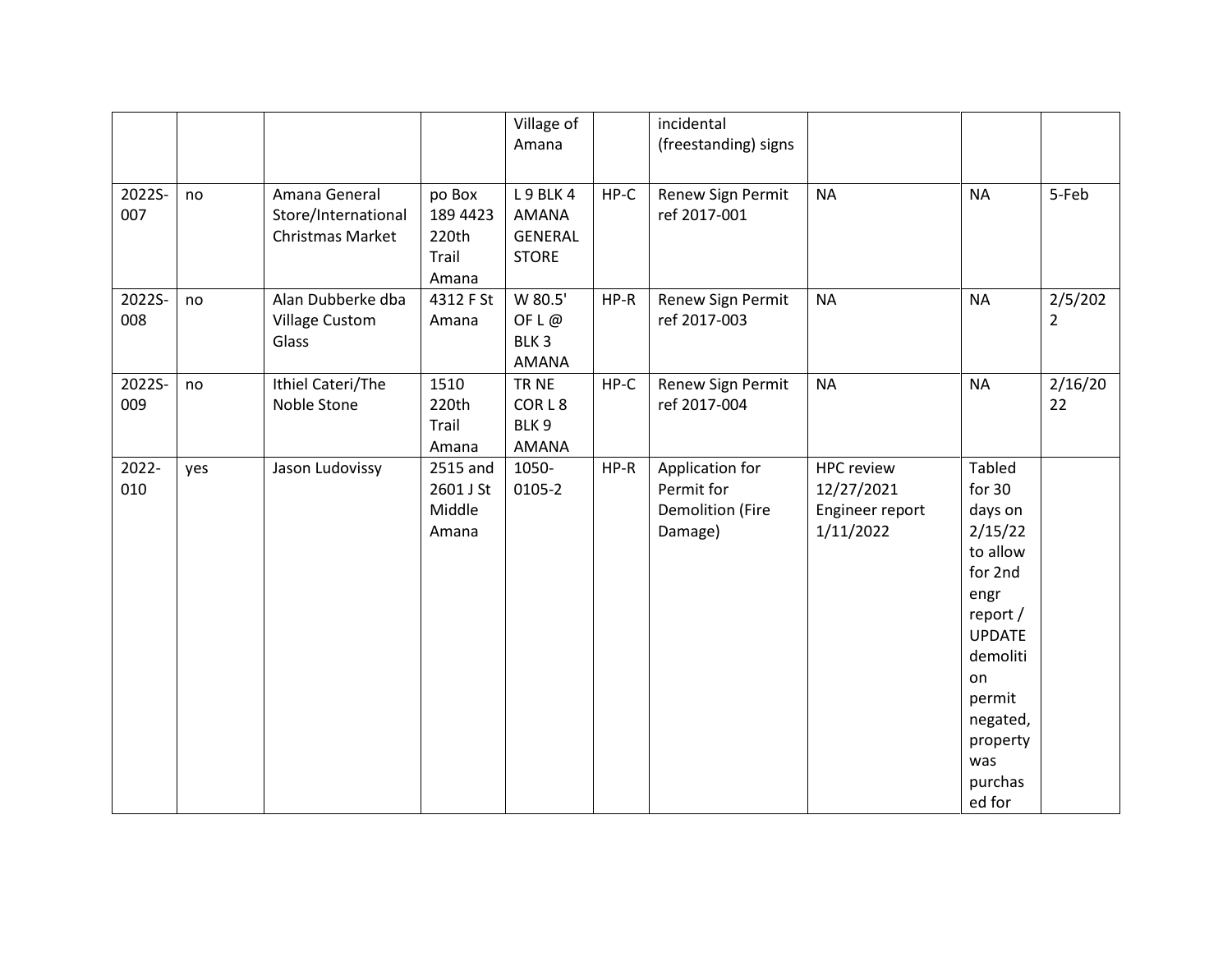|               |     |                                              |                                                                                |                                                                                                                                          |        |                                                                                                                      |                                                                              | renovati<br>on                                                                                                                                                                            |               |
|---------------|-----|----------------------------------------------|--------------------------------------------------------------------------------|------------------------------------------------------------------------------------------------------------------------------------------|--------|----------------------------------------------------------------------------------------------------------------------|------------------------------------------------------------------------------|-------------------------------------------------------------------------------------------------------------------------------------------------------------------------------------------|---------------|
| 2022S-<br>011 | yes | <b>White Cross Cellars</b><br>/ David Rettig | 4403<br>220th<br>Trail<br>Amana                                                | Lot 11 Blk<br>4 EX<br><b>TRACTS</b><br>AMANA                                                                                             | $HP-C$ | Sign Permit-quan 1<br>3' x 5' free standing<br>sign; quan 1 15" x<br>17' long wall sign                              | <b>NA</b>                                                                    | <b>NA</b>                                                                                                                                                                                 | 2/16/20<br>22 |
| 2022-<br>012  | yes | Amana Society, Inc                           | currently<br>ag land<br>(ACOS)<br>east of<br>the<br>Amana<br>Furniture<br>Shop | a portion<br>of parcel<br>10260203<br>2, parcel<br>10260301<br>0, parcel<br>10260103<br>0 and a<br>portion of<br>parcel<br>10260402<br>0 | ACOS   | Application for a<br>Rezoning Permit for<br>the ECO Park Disc<br>Golf Course. Wish<br>to go from ACOS to<br>ACOS-NA. | <b>HPC Review for</b><br>comment/input<br>only because next<br>to HP parcels | Initially<br>discusse<br>d at<br>3/14/22<br>BOT.<br>Public<br>hearing<br>was held<br>June 13,<br>2022.<br><b>BOT</b><br>voted to<br>change<br>zoning<br>from<br>ACOS to<br>ACOS-<br>NA on |               |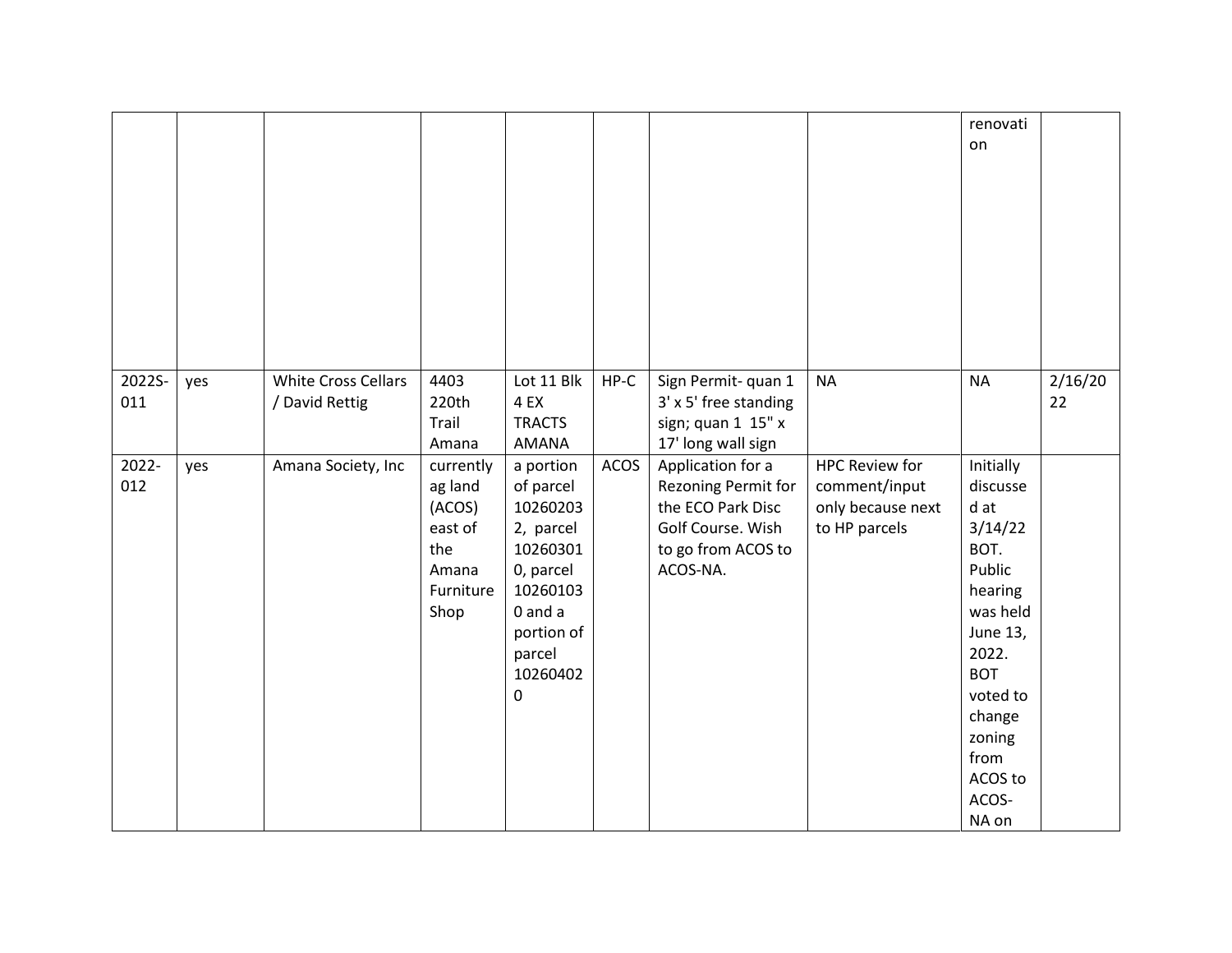|              |     |                                                                                                      |                                 |                  |        |                                                                                                                                                                                                                                        |                                                                                          | June 13,<br>2022. |  |
|--------------|-----|------------------------------------------------------------------------------------------------------|---------------------------------|------------------|--------|----------------------------------------------------------------------------------------------------------------------------------------------------------------------------------------------------------------------------------------|------------------------------------------------------------------------------------------|-------------------|--|
| 2022-<br>013 | yes | Amana Colonies<br><b>Bakery and Popcorn</b><br>/ Victoria Kirby/<br>agent ServPro of<br>Cedar Rapids | 4516<br>220th<br>Trail<br>Amana | L4-BLK9<br>Amana | $HP-C$ | Application for<br>permit in HD. Had<br>fire in upstairs and<br>attic of building.<br>ServPro to replace<br>shingles on roof due<br>to fire damage. Also<br>replace two attic<br>windows and repair<br>chimney.                        | 28-Feb-22                                                                                | 14-Mar-<br>22     |  |
| 2022-<br>014 | yes | Amana Colonies<br><b>Bakery and Popcorn</b><br>/ Victoria Kirby/<br>agent ServPro of<br>Cedar Rapids | 4516<br>220th<br>Trail<br>Amana | L4-BLK9<br>Amana | HP-C   | Application for<br>permit in HD.<br>Wants to install a<br>treated wood<br>staircase on SW<br>side of house.<br>Existing 34" x 61"<br>window/frame<br>would be removed<br>and replaced with<br>new 3 ft x 6'-8" six<br>panel solid wood | Review by HPC Feb<br>28, 2022 - need<br>input/recommenda<br>tion of a State<br>Architect |                   |  |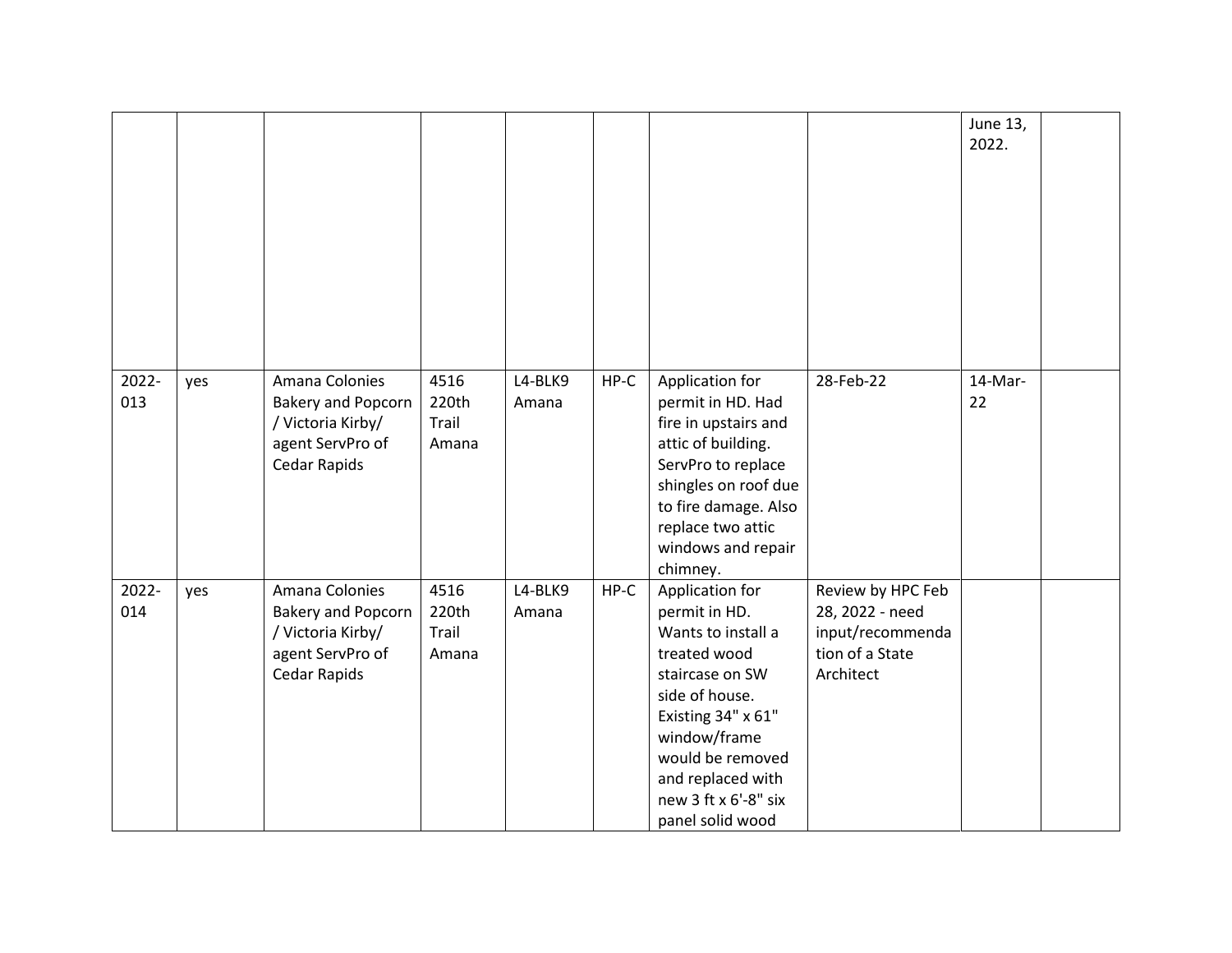|              |     |                                     |                                                              |                           |       | core/steel clad door<br>at top of second<br>floor stair landing.                                                                                         |  |        |
|--------------|-----|-------------------------------------|--------------------------------------------------------------|---------------------------|-------|----------------------------------------------------------------------------------------------------------------------------------------------------------|--|--------|
| 2022-<br>015 | yes | Tyler<br>Stockman/Allison<br>Momany | 2618 J St<br>Middle<br>Amana<br>52307                        | parcel<br>1050-<br>0301-0 | HP-R  | Install a cedar fence<br>with three gates<br>around perimeter<br>of back yard. Also<br>install a HD<br>compliant lamp<br>post on north side<br>of house. |  | 24-Feb |
| 2022-<br>016 | yes | WRH Inc./Kurt<br>Reihmann           | 1648 T<br>Ave<br>South<br>Amana IA<br>52334                  | parcel<br>0805-<br>0203-2 | $I-1$ | two operations<br>signs,<br>shipping/receiving<br>sign, main office<br>building sign,<br>direction arrow sign                                            |  | 11-Mar |
| 2022-<br>017 | yes | Aletha Jones                        | ag parcel<br>in<br>historic<br>district in<br>South<br>Amana |                           | HP-A  | removing old<br>shingles and<br>sheeting and<br>replacing with new<br>sheeting and<br>shingles on a<br>storage shed                                      |  | 15-Mar |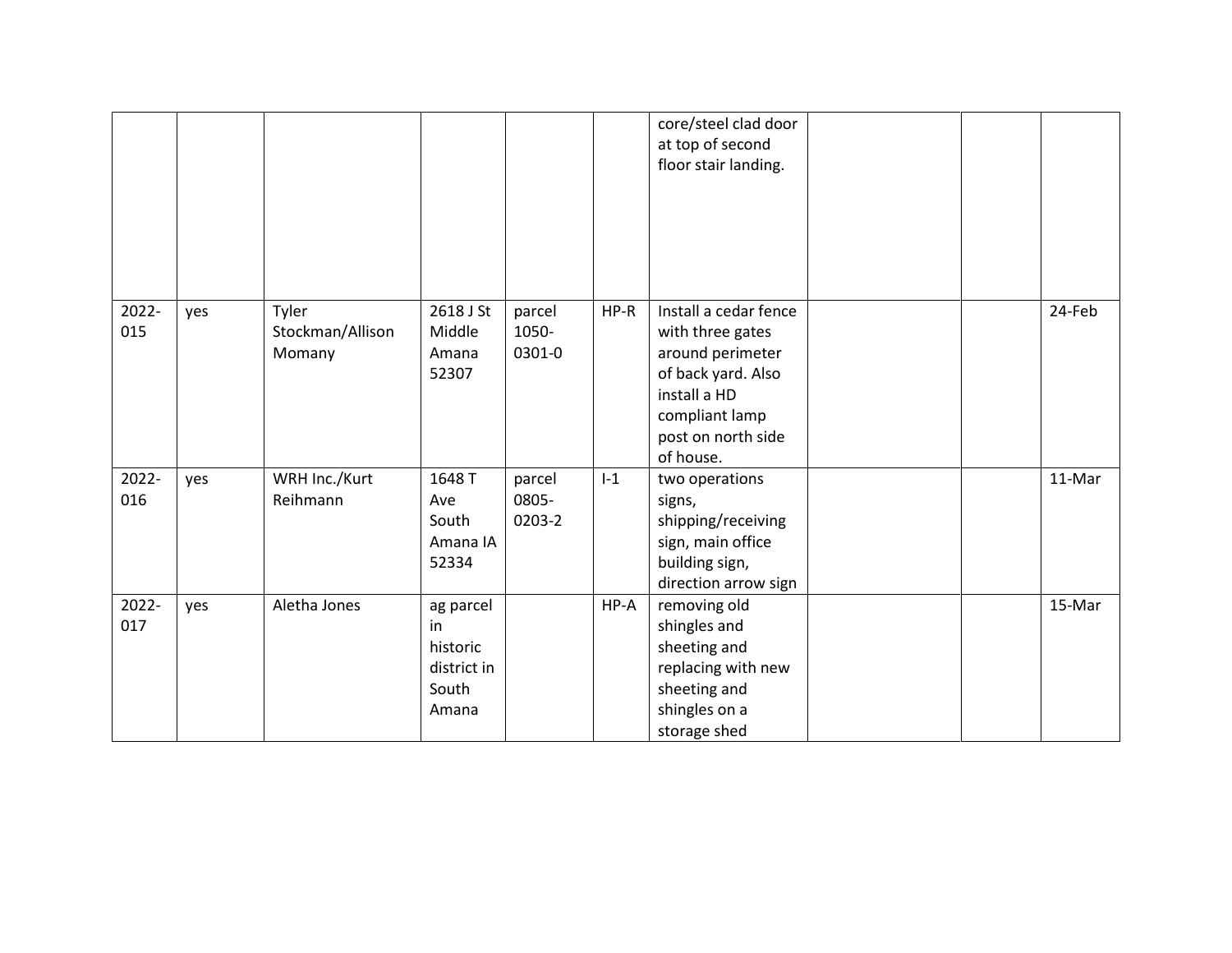| 2022-<br>018 | yes | Randy Graesser /<br>Marcia Shutterle                  | 44 220th<br>Trail<br>(Upper)<br>South<br>Amana IA<br>52334 | parcel<br>0601-<br>0203-5 | $R-1$ | Install six solar<br>panels on ground<br>mounted frame in<br>SE area of lot.<br>Underground cable<br>to interface to<br>existing<br>control/battery/tra<br>nsfer system in<br>basement.<br>Assembly to be<br>located a minimum<br>of 10 ft from east<br>and south property |           |               | 16-Mar |
|--------------|-----|-------------------------------------------------------|------------------------------------------------------------|---------------------------|-------|----------------------------------------------------------------------------------------------------------------------------------------------------------------------------------------------------------------------------------------------------------------------------|-----------|---------------|--------|
| 2022-<br>019 | yes | Mary Ann Hines /<br>Jakes Roofing and<br>Construction | 46 220th<br>Trail<br>(Upper)<br>South<br>Amana IA<br>52334 | parcel<br>0601-<br>0203-6 | $R-1$ | lines.<br>Replace existing<br>vinyl siding on<br>house and garage<br>which was damaged<br>in Aug 2020<br>derecho. Replace<br>with James Hardie<br>board.                                                                                                                   |           |               | 16-Mar |
| 2022-<br>020 | yes | Robert Neumann                                        | 3908   St<br>Amana                                         | 1043-<br>0305-0           | $R-1$ | new 10' x 12'<br>storage shed                                                                                                                                                                                                                                              |           |               | 23-Mar |
| 2022-<br>021 | yes | Monys Hagen                                           | 1007<br>26th Ave<br>Middle<br>Amana                        | 1050-<br>0407-0           | HP-R  | Replace existing<br>rotted wooden<br>siding with new,<br>and also replace<br>some support<br>structure as per<br>grant application.                                                                                                                                        | 28-Feb-22 | 14-Mar-<br>22 |        |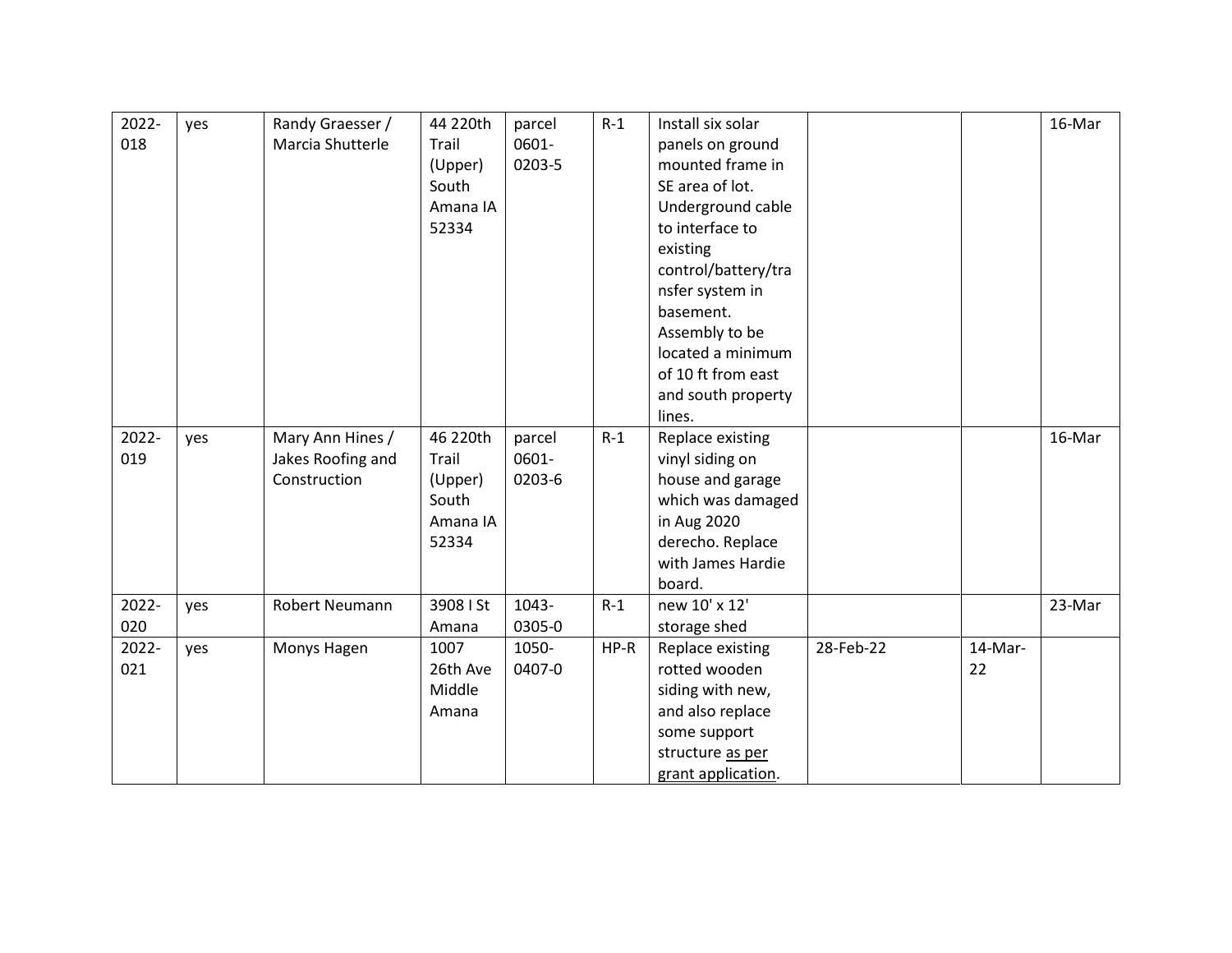| 2022S-<br>022 | no  | Amana Society Inc              | corner of<br>C St and<br><b>Hwy 151</b> | <b>NA</b>                    | <b>ACOS</b><br>-NA | Replacing existing<br>signage for the RV<br>Park and Amana<br>Performing Arts<br>Center with modern<br>signage of identical<br>look per permit app<br>specifics.   | 7-Apr         |
|---------------|-----|--------------------------------|-----------------------------------------|------------------------------|--------------------|--------------------------------------------------------------------------------------------------------------------------------------------------------------------|---------------|
| 2022-<br>023  | yes | <b>Brad and Carol</b><br>Zuber | 5203 D St<br>East<br>Amana,<br>IA 52203 | LOT 4 BLK<br>4 EAST<br>AMANA | $HP-R$             | Replacing 80'<br>existing fence on<br>east property line<br>due to derecho<br>damage and wood<br>rot. Likely use<br>treated lumber.<br>Three board Amana<br>style. | 7-Apr-22      |
| 2022-<br>024  | no  | <b>Steve McKain</b>            | 3904 I St<br>Amana                      | parcel #<br>1043-<br>0306-0  | $R-1$              | installing a 10' x 12'<br>pre-built shed in<br>back yard                                                                                                           | 12-Apr        |
| 2022-<br>025  | no  | <b>Brad Neumann</b>            | 811 38th<br>Ave<br>Amana                | parcel<br>#1043-<br>0807-0   | $R-1$              | Installing approx 15'<br>of three board<br>Amana Style fence                                                                                                       | 12-Apr-<br>22 |
| 2022-<br>026  |     | Harry / Jordan<br>McPherson    | 2860 F St<br>Middle<br>Amana            | 1060-<br>0000-6              | $R-1$              | Install 155 linear<br>feet of 48" tall chain<br>link fence in back<br>yard-color black.                                                                            | 13-Apr-<br>22 |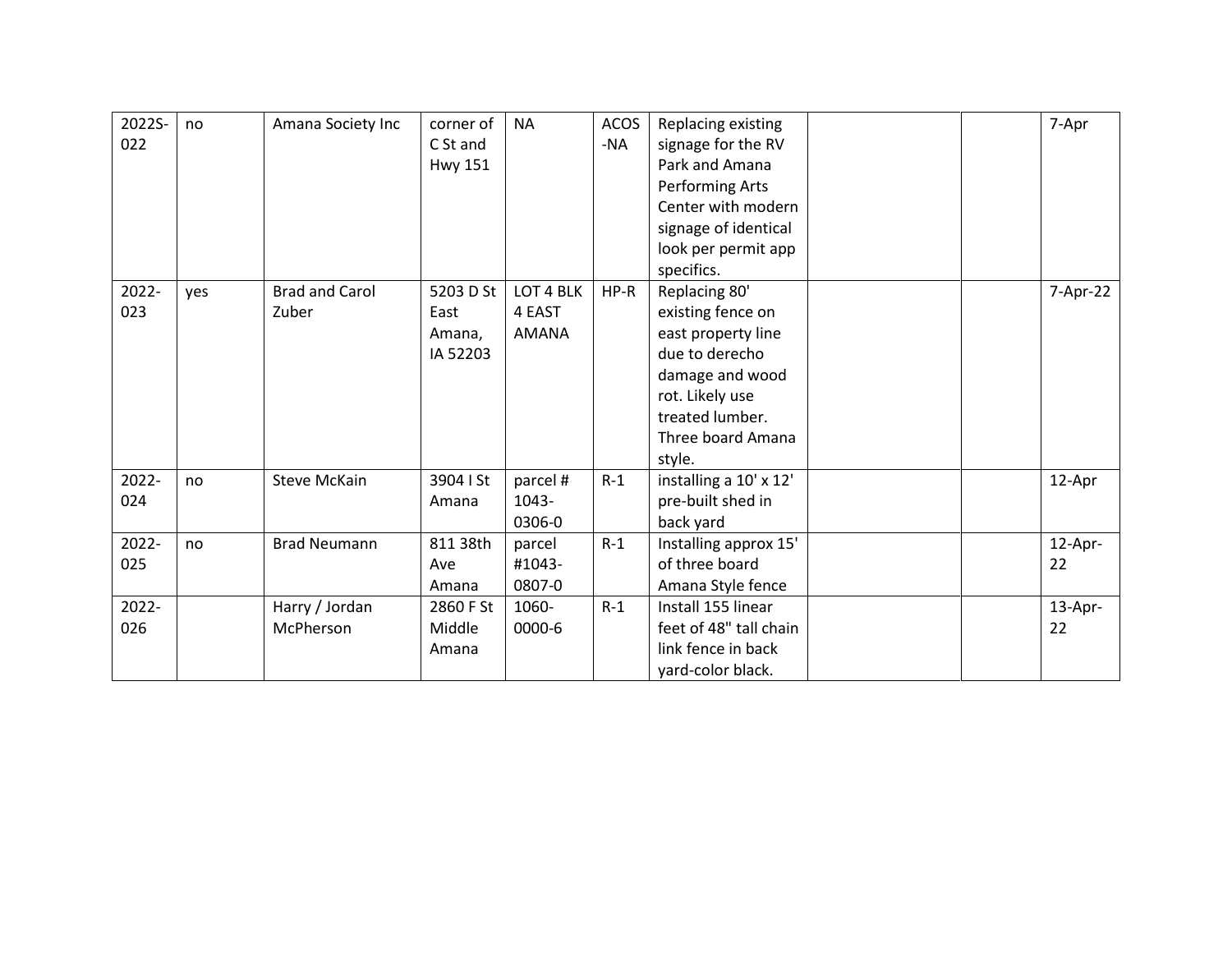| 2022- | yes | Hannah Brown | 111   | parcel # | HP-R | Renovate old          | <b>HPC review</b>  | 5/9/202        |  |
|-------|-----|--------------|-------|----------|------|-----------------------|--------------------|----------------|--|
| 027   |     |              | 220th | 1550-    |      | communal kitchen      | 4/25/22-approved   | $\overline{2}$ |  |
|       |     |              | Trail | 0506-0   |      | building. 1)Relocate  | with modifications |                |  |
|       |     |              | South |          |      | main entry door to    |                    |                |  |
|       |     |              | Amana |          |      | its original          |                    |                |  |
|       |     |              |       |          |      | position/re-using     |                    |                |  |
|       |     |              |       |          |      | existing door and     |                    |                |  |
|       |     |              |       |          |      | storm door. 2)        |                    |                |  |
|       |     |              |       |          |      | Convert window to     |                    |                |  |
|       |     |              |       |          |      | a second exit         |                    |                |  |
|       |     |              |       |          |      | door/storm door       |                    |                |  |
|       |     |              |       |          |      | out the back (west)   |                    |                |  |
|       |     |              |       |          |      | side. 3) Repaint      |                    |                |  |
|       |     |              |       |          |      | existing porch floor  |                    |                |  |
|       |     |              |       |          |      | white to match        |                    |                |  |
|       |     |              |       |          |      | railings. 4) Replace  |                    |                |  |
|       |     |              |       |          |      | all 1960 era vinyl    |                    |                |  |
|       |     |              |       |          |      | windows with          |                    |                |  |
|       |     |              |       |          |      | Amana compliant       |                    |                |  |
|       |     |              |       |          |      | vinyl windows. 5)     |                    |                |  |
|       |     |              |       |          |      | Adding a 10' x 14'    |                    |                |  |
|       |     |              |       |          |      | deck with privacy     |                    |                |  |
|       |     |              |       |          |      | trellis on rear of    |                    |                |  |
|       |     |              |       |          |      | house aligned with    |                    |                |  |
|       |     |              |       |          |      | that new exit door.   |                    |                |  |
|       |     |              |       |          |      | 6) Replacing          |                    |                |  |
|       |     |              |       |          |      | existing "faux brick" |                    |                |  |
|       |     |              |       |          |      | asbestos siding with  |                    |                |  |
|       |     |              |       |          |      | white vinyl siding to |                    |                |  |
|       |     |              |       |          |      | match current east    |                    |                |  |
|       |     |              |       |          |      | side street facing    |                    |                |  |
|       |     |              |       |          |      | siding.               |                    |                |  |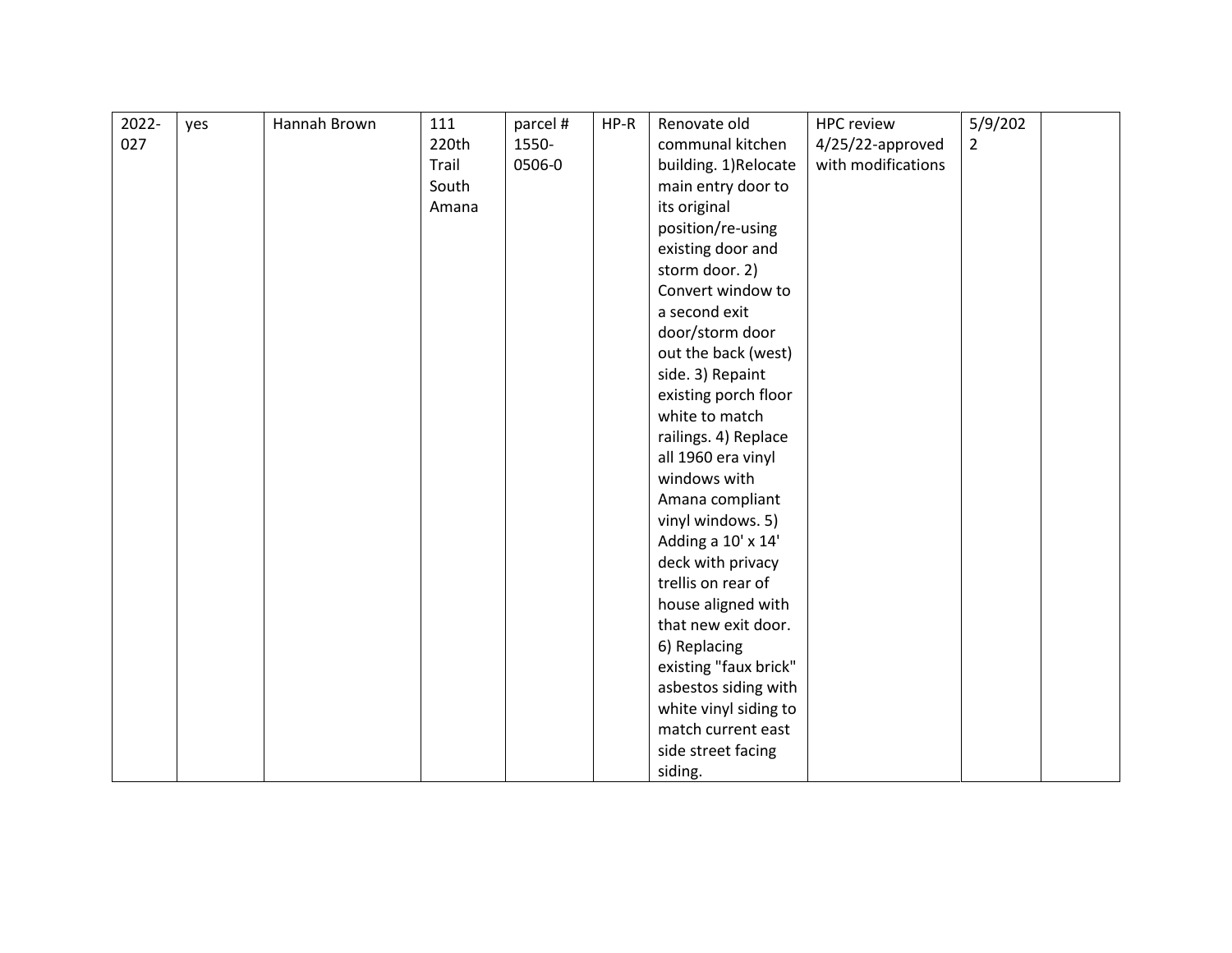| 2022S- | yes | Amana Society Inc    | 4423         | parcel    | HP-C        | Amana General        | 28-Apr  |
|--------|-----|----------------------|--------------|-----------|-------------|----------------------|---------|
| 028    |     |                      | 220th        | 1040-     |             | Store-four new       |         |
|        |     |                      | Trail        | 0409-0    |             | design signs         |         |
|        |     |                      | Amana        |           |             |                      |         |
| 2022S- | yes | Amana Society Inc    | 39 38th      | unknown   | <b>ACOS</b> | Amana Perf Arts      | 28-Apr- |
| 029    |     |                      | Ave          |           | -NA         | Center-four new      | 22      |
|        |     |                      | Amana        |           |             | design signs         |         |
| 2022S- | no  | Doris Hahn (Hahn     | 2510 J St    | 1050-     | HP-R        | renewal of permit    | 28-Apr- |
| 030    |     | Bakery)              | Middle       | 0402-0    |             | for free-standing    | 22      |
|        |     |                      | Amana        |           |             | sign                 |         |
|        |     |                      | 52307        |           |             |                      |         |
| 2022S- | no  | Lakeview Village Inc | 3012 F       | Outlot A, |             | renewal of permit    | 28-Apr  |
| 031    |     |                      | <b>Drive</b> | Lakeview  |             | for 4' x 6' white on |         |
|        |     |                      | Amana        | Village   |             | black free standing  |         |
|        |     |                      |              | edition   |             | sign                 |         |
| 2022S- | no  | Caseys               | 617 42nd     | parcel    | $C-2$       | renewal of permit    | 28-Apr  |
| 032    |     |                      | Ave          | 1027-     |             | for a free-standing  |         |
|        |     |                      | Amana        | 0102-2    |             | sign and a building  |         |
|        |     |                      |              |           |             | mounted sign         |         |
| 2022-  | no  | <b>Marc Pollock</b>  | 547 28th     | Lot 23    | $R-1$       | 161 linear feet of   | 10-May  |
| 033    |     |                      | Lane         | Parkside  |             | 48" high black chain |         |
|        |     |                      | Middle       | 3rd       |             | link fencing in back |         |
|        |     |                      | Amana        | Addition  |             | yard with quantity   |         |
|        |     |                      |              |           |             | two gates as per     |         |
|        |     |                      |              |           |             | provided graphics    |         |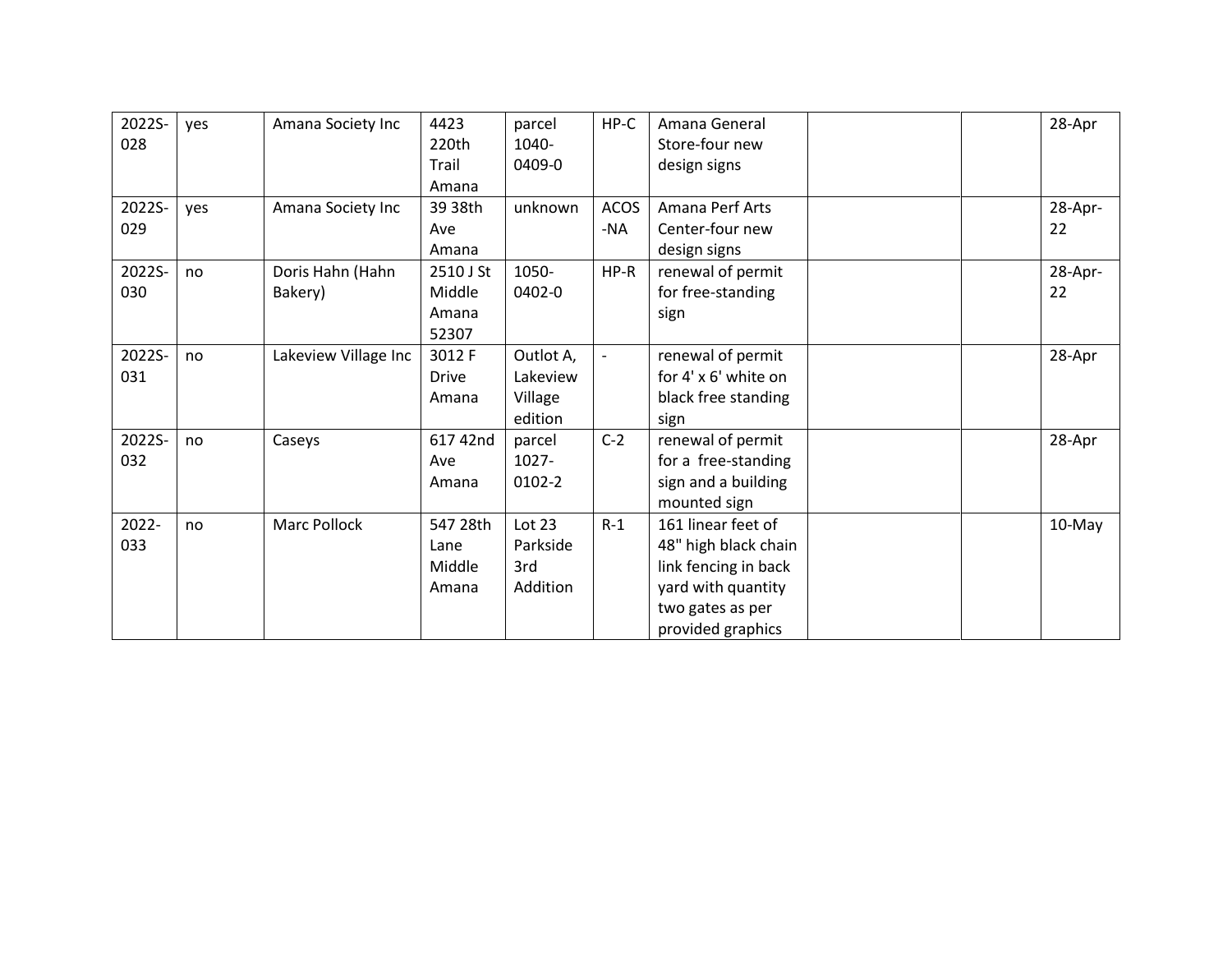| 2022- | yes | Aaron               | 5204 C St | parcel # | HP-R  | 1) Remove existing   | 23-May-22 | $13$ -Jun- |        |
|-------|-----|---------------------|-----------|----------|-------|----------------------|-----------|------------|--------|
| 034   |     | Schaefer/Ramsey     | East      | 1045-    |       | bay window and       |           | 22         |        |
|       |     | Creek               | Amana,    | 0403-0   |       | replace w a three    |           |            |        |
|       |     |                     | IA 52203  |          |       | wide DH vinyl        |           |            |        |
|       |     |                     |           |          |       | window assembly.     |           |            |        |
|       |     |                     |           |          |       | Not visible from     |           |            |        |
|       |     |                     |           |          |       | street/sets back     |           |            |        |
|       |     |                     |           |          |       | under porch          |           |            |        |
|       |     |                     |           |          |       | overhang. 2)         |           |            |        |
|       |     |                     |           |          |       | Remove non           |           |            |        |
|       |     |                     |           |          |       | historic twin        |           |            |        |
|       |     |                     |           |          |       | window on east       |           |            |        |
|       |     |                     |           |          |       | end/replace with     |           |            |        |
|       |     |                     |           |          |       | DH vinyl to match    |           |            |        |
|       |     |                     |           |          |       | existing windows.    |           |            |        |
|       |     |                     |           |          |       | 3) Remove existing   |           |            |        |
|       |     |                     |           |          |       | two flue             |           |            |        |
|       |     |                     |           |          |       | chimney/replace      |           |            |        |
|       |     |                     |           |          |       | with chimney that    |           |            |        |
|       |     |                     |           |          |       | matches other two    |           |            |        |
|       |     |                     |           |          |       | historic chimneys    |           |            |        |
|       |     |                     |           |          |       | on east side of      |           |            |        |
|       |     |                     |           |          |       | house.               |           |            |        |
| 2022- | yes | <b>Wendy Sauter</b> | 1709 4th  | parcel   | HP-R  | Remove prefab        | 23-May-22 |            |        |
| 035   |     |                     | Ave       | #1550-   |       | concrete stoop and   |           |            |        |
|       |     |                     | South     | 0405-3   |       | replace with a 4' x  |           |            |        |
|       |     |                     | Amana     |          |       | 8' treated wood      |           |            |        |
|       |     |                     |           |          |       | porch with railings  |           |            |        |
|       |     |                     |           |          |       | and roof.            |           |            |        |
| 2022- | no  | David and Kathy     | 4305 H St | parcel   | $R-1$ | Replace about 18     |           |            | 18-May |
| 036   |     | Karrow              | Amana     | 1040-    |       | 1952 vintage wood    |           |            |        |
|       |     |                     |           | 0917-8   |       | frame windows        |           |            |        |
|       |     |                     |           |          |       | with vinyl D.H. Also |           |            |        |
|       |     |                     |           |          |       | (possibly) remove    |           |            |        |
|       |     |                     |           |          |       |                      |           |            |        |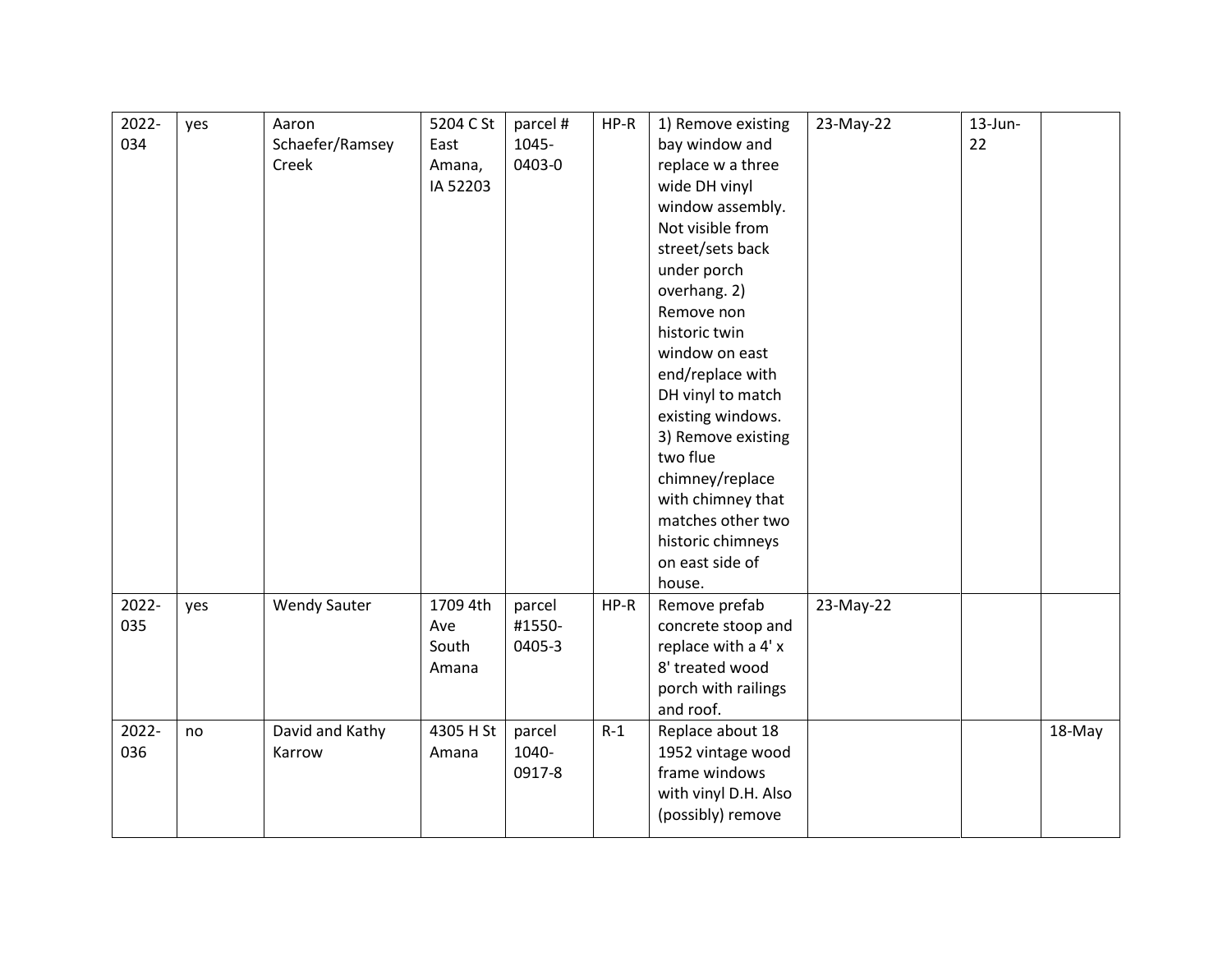|               |     |                                                            |                                                                          |                                                                                                          |           | old concrete by<br>patio and pour new<br>slab - approx 10' x<br>10'                                                                         |               |  |
|---------------|-----|------------------------------------------------------------|--------------------------------------------------------------------------|----------------------------------------------------------------------------------------------------------|-----------|---------------------------------------------------------------------------------------------------------------------------------------------|---------------|--|
| 2022-<br>037  | yes | Ryan and Lindsey<br>McCarty                                | 2605 J St<br>Middle<br>Amana,<br>IA 52307                                | L4 of<br>ORIG SD3<br><b>BL1&amp;</b><br>26711.25<br>SQ FT<br>ADSN of<br><b>L4 BLK 1</b><br><b>MIDDLE</b> | $HP-R$    | Replace gate on<br>privacy fence that<br>runs between<br>house and garage.<br>Also replace some<br>of the rotted<br>fenceposts.             | 5/18/20<br>22 |  |
| 2022S-<br>038 | yes | <b>Midwest Festivals</b>                                   | Amana<br>Communi<br>ty Park /<br>734 U St<br>Middle<br>Amana IA<br>52203 | <b>NA</b>                                                                                                | <b>NA</b> | temporary sign<br>permit to cover the<br>various signs used<br>(as detailed in<br>attachment to<br>application) for<br>Spring Ren Faire     | 25-May        |  |
| 2022S-<br>039 | yes | White Star<br>Properties/Smokeh<br>ouse Square<br>Antiques | 4503 F St<br>Amana                                                       | parcel #<br>1040-<br>0109-2                                                                              | $HP-C$    | double sided<br>freestanding sign 3<br>x <sub>5</sub>                                                                                       | 25-May        |  |
| 2022S-<br>040 | no  | A Touch of Home B<br>& B Inc.                              | 621 45th<br>Ave<br>Amana                                                 |                                                                                                          |           | sign renewal of<br>2017S-048 - update<br>$6/14/22$ - Jan<br>Caspers indicated<br>she will be retiring<br>July 2022. Sign will<br>come down. | 26-May        |  |
| 2022S-<br>041 |     | <b>Village Winery</b>                                      |                                                                          |                                                                                                          |           | sign renewal ref<br>2017S-071                                                                                                               | 5/26/20<br>22 |  |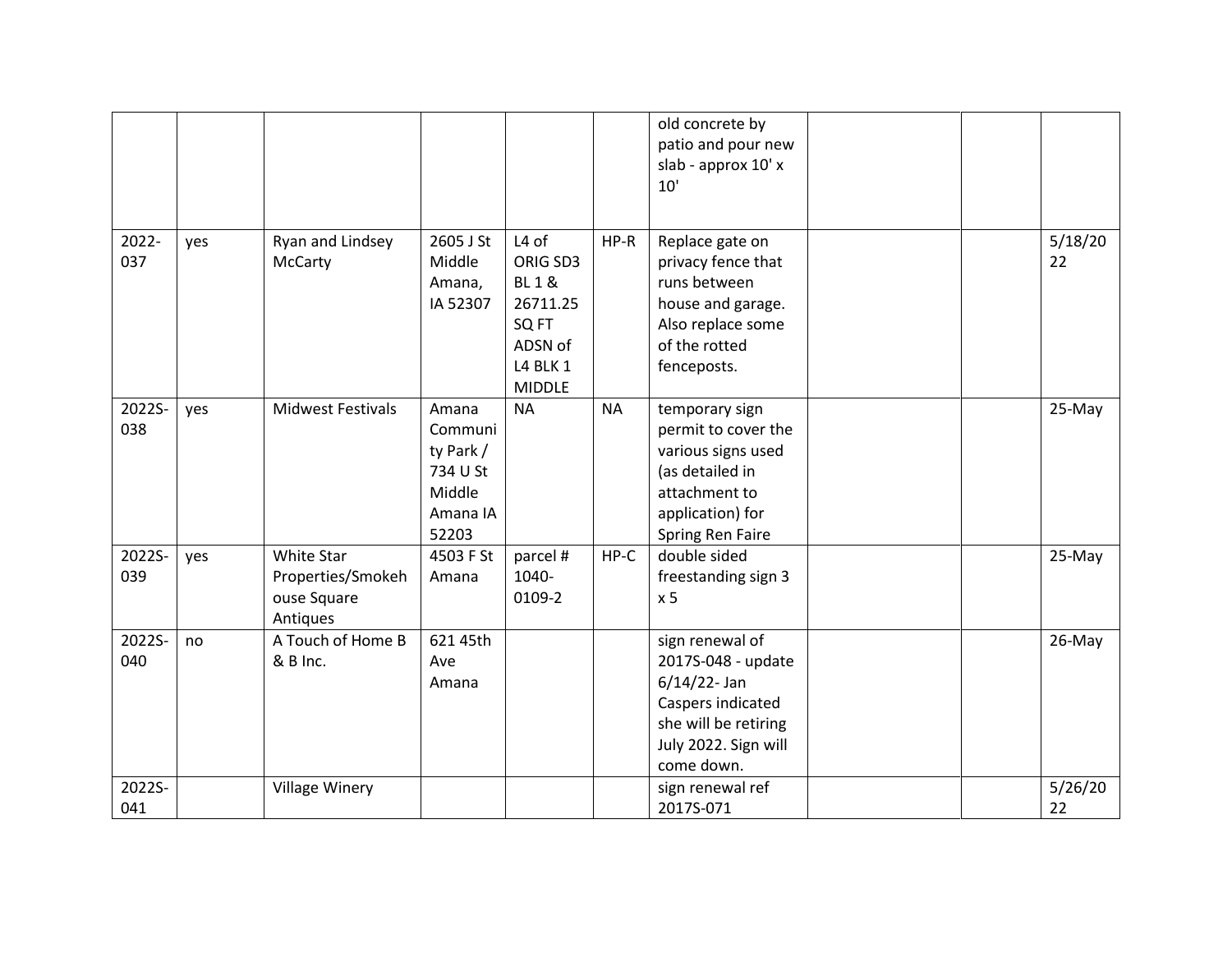| 2022S-<br>042 | <b>Henry Moore</b><br><b>Museum Trust</b><br>(Barn Museum)         | sign renewal ref<br>2017S-086                                            |           | 26-May-22     |
|---------------|--------------------------------------------------------------------|--------------------------------------------------------------------------|-----------|---------------|
| 2022S-<br>043 | <b>Broom and Basket</b><br>Shop / Basket<br>Museum/Largw<br>Rocker | sign renewal ref<br>2017S-092                                            |           | 26-May        |
| 2022S-<br>044 | Opa's Tractor Barn                                                 | sign renewal ref<br>2017S-093                                            |           | 26-May        |
| 2022S-<br>045 | Millstream<br>Investments, Inc.                                    | sign renewal ref<br>2017S-097                                            |           | 26-May        |
| 2022S-<br>046 | Oehl Plumbing and<br>Heating                                       | sign renewal ref<br>2017S-098                                            | 26-May-22 |               |
| 2022S-<br>047 | <b>Chocolate Haus</b>                                              | sign renewal ref<br>2017S-099                                            |           | 5/26/20<br>22 |
| 2022S-<br>048 | <b>Michele Maring</b><br>Miller Art Gallery                        | sign renewal ref<br>2017S-102                                            |           | 5/26/20<br>22 |
| 2022S-<br>049 | Amana Heritage<br>Society                                          | Sign renewal ref<br>2017S-106                                            |           | 5/26/20<br>22 |
| 2022S-<br>050 | Amana Heritage<br>Society                                          | Sign renewal ref<br>2017S-107                                            |           | 5/26/20<br>22 |
| 2022S-<br>051 | Amana Colonies<br><b>Historical Sites</b><br>Foundation            | Sign renewal ref<br>2017S-109                                            |           | 5/26/20<br>22 |
| 2022S-<br>052 | Amana Colonies<br><b>Historical Sites</b><br>Foundation            | Sign renewal ref<br>2017S-110                                            |           | 5/26/20<br>22 |
| 2022S-<br>053 | Village Winery Inc /<br>Ehrle Bros. Winery                         | Sign renewal ref<br>2017S-112 /<br>6/14/22 update -<br>this sign and all |           | 5/26/20<br>22 |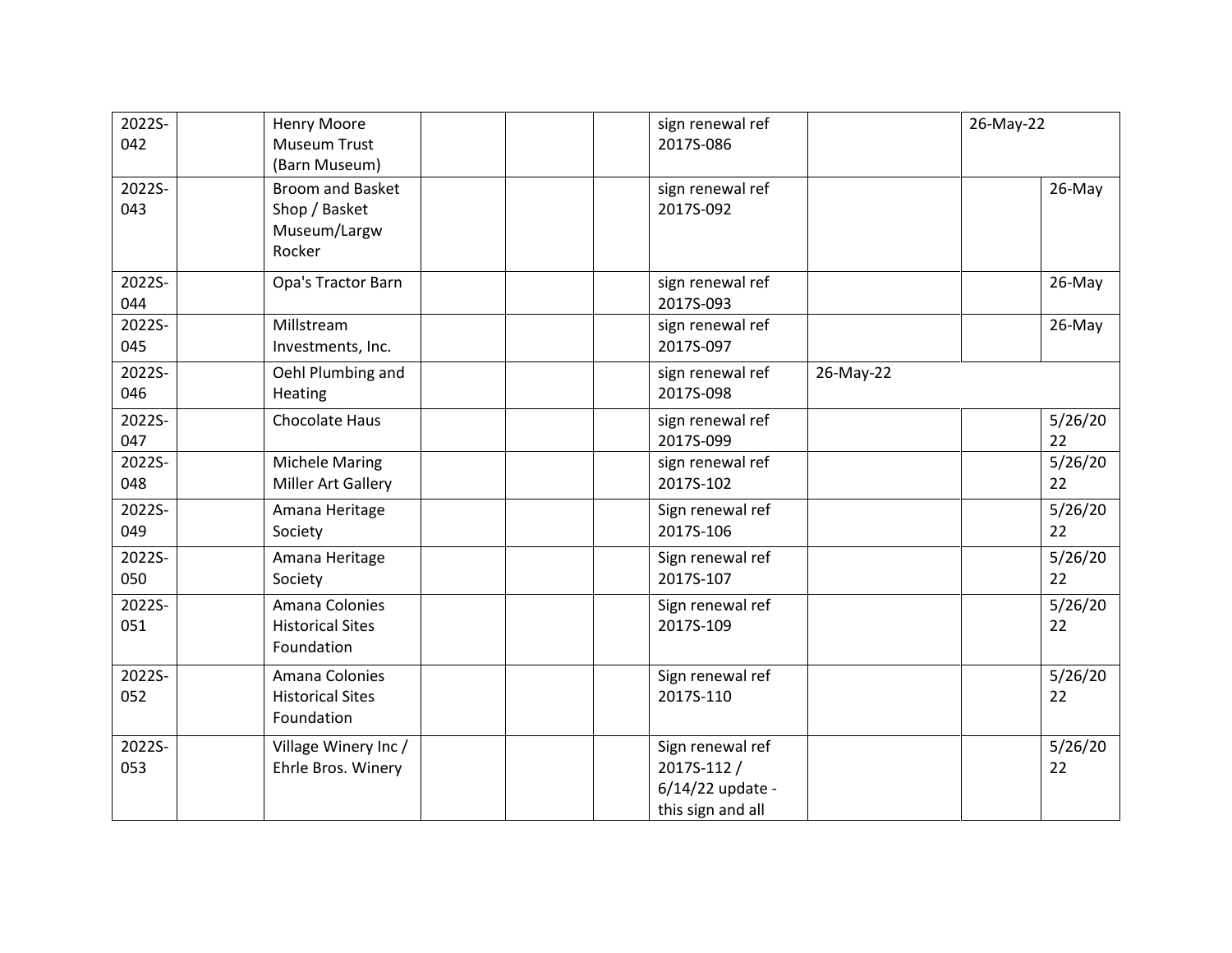|               |     |                          |                           |                 |        | others at EB have<br>been removed.                                                                                                                                          |  |               |
|---------------|-----|--------------------------|---------------------------|-----------------|--------|-----------------------------------------------------------------------------------------------------------------------------------------------------------------------------|--|---------------|
| 2022S-<br>054 |     | <b>Heritage Designs</b>  |                           |                 |        | Sign renewal ref<br>2017S-113                                                                                                                                               |  | 5/26/20<br>22 |
| 2022S-<br>055 |     | High Amana Store         |                           |                 |        | Sign renewal ref<br>2017S-114                                                                                                                                               |  | 5/26/20<br>22 |
| 2022-<br>056  | yes | Harry Grambo III         | 512 F St<br>West<br>Amana | 1555-<br>0504-3 | $HP-R$ | Replace existing<br>cedar siding with<br>new cedar siding.<br>Replace quan 12<br>windows with vinyl<br>windows with same<br>number of panes as<br>historically<br>accurate. |  |               |
| 2022-<br>057  | yes | Tina Becerra-<br>Hinsley | 612 45th<br>Ave<br>Amana  | 1040-<br>0509-0 | HP-R   | Replacing asphalt<br>driveway with<br>concrete one of<br>same size.<br>Replacing garage<br>door which doesn't<br>close with a new<br>door.                                  |  | 6/14/20<br>22 |
| 2022-<br>058  | yes | Tina Becerra-<br>Hinsley | 612 45th<br>Ave<br>Amana  | 1040-<br>0509-0 | HP-R   | Replacing quan 8<br>wooden windows<br>with vinyl<br>doublehung of<br>proper historical<br>config.                                                                           |  |               |